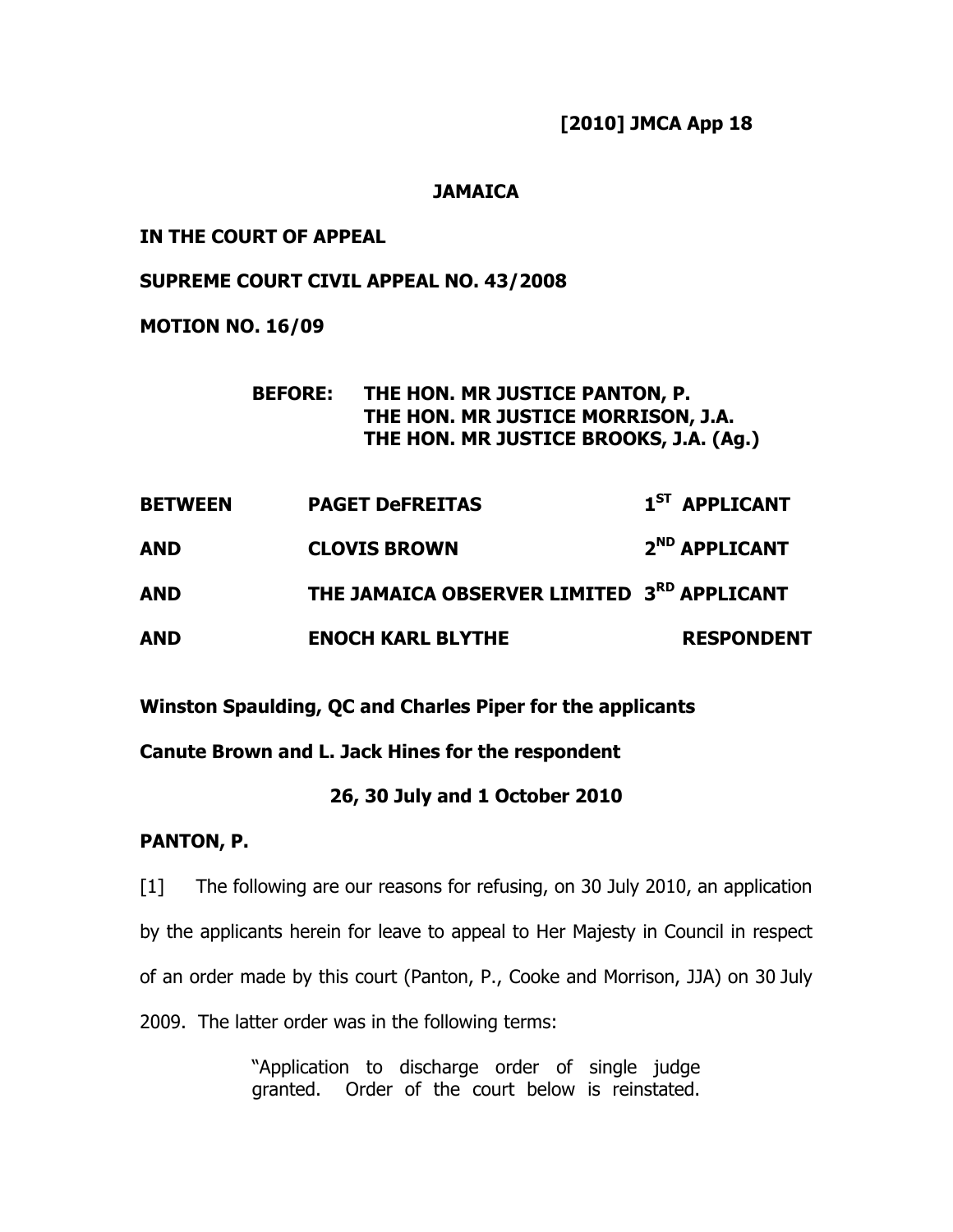Costs of this application to the applicant to be agreed or taxed. Matter to proceed in the Supreme Court in the usual way."

[2] By an amended writ of summons and endorsement, filed in the Supreme Court on 14 September 2000, the respondent herein is seeking damages for libel which he says is contained "in an article and cartoon appearing in the editorial on page eight of the Sunday Observer dated the 14<sup>th</sup> day of November 1999 entitled "A blighted prospect"?, written and published by the Defendants." The article has been reproduced in the statement of claim. In their amended defence, the applicants deny that the article has a defamatory meaning. They also plead that the occasion was one of qualified privilege on a matter of public interest, and that the words and cartoon were not published maliciously. In his reply, the respondent counters that the words and cartoon complained of were published maliciously, and he sets out particulars from which he claims malice may be inferred.

[3] It is the reply filed 8 May 2008 that has given rise to the present proceedings. Hibbert J had, on 30 April 2008, granted leave to file the reply out of time, and to serve it within seven days. On 11 March 2009, Harrison JA, sitting as a single judge of this Court set aside the order of Hibbert J but on 30 July 2009 the court unanimously discharged the order of Harrison JA and directed that the matter was to proceed in the usual way in the Supreme Court.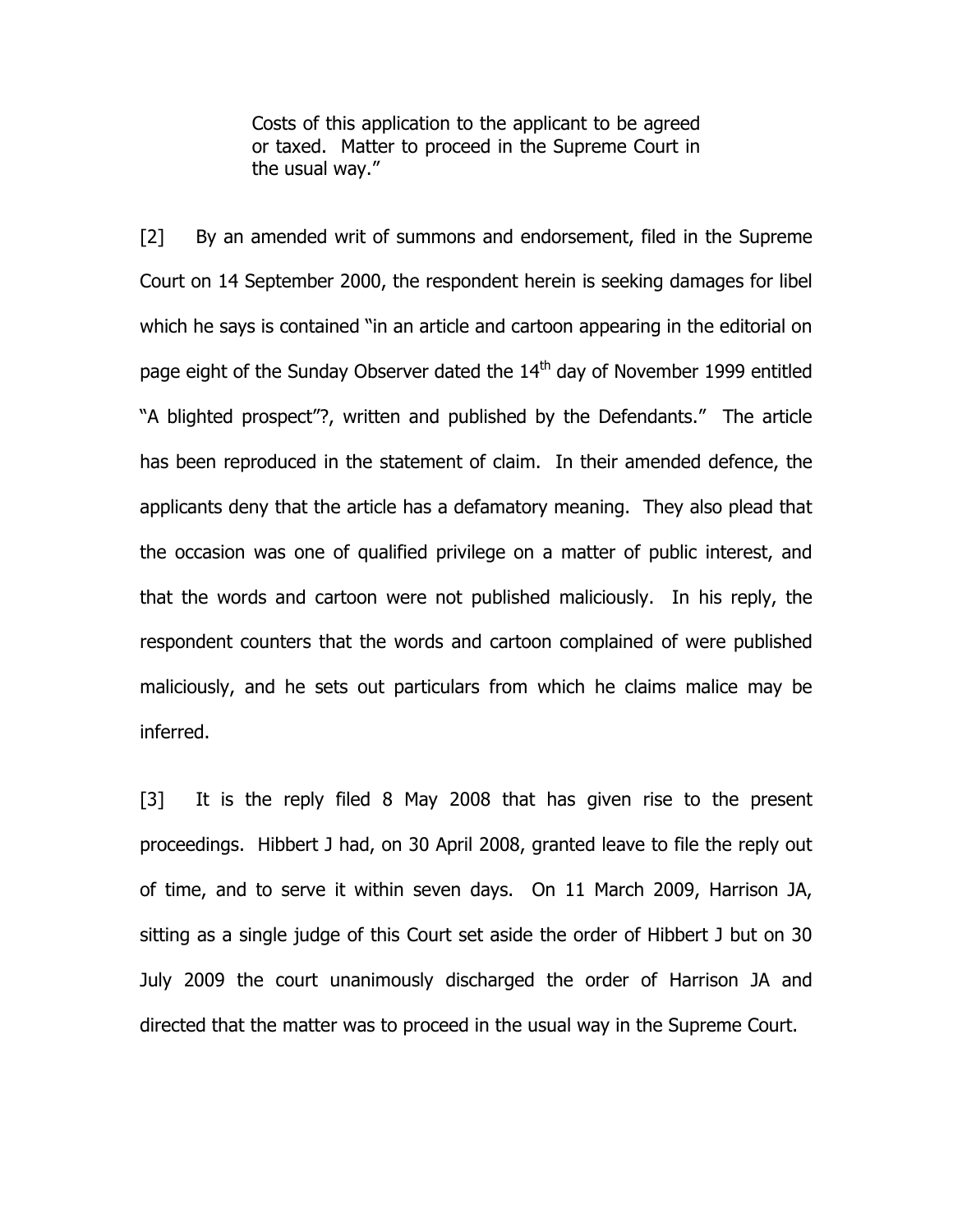[4] Morrison JA in delivering the judgment of this court, said that it is clear that "… as a matter of law, malice is not an ingredient of the cause of action for libel and there is accordingly no necessity to plead it, …" (para.15). Given that fact as well as there not being a duty to anticipate the defence, the court concluded that it was entirely appropriate for the respondent to respond by alleging malice in the reply, rather than by way of amendment of the particulars of claim. The court concluded that rule 10.9 (1) of the Civil Procedure Rules which permits a reply is sufficiently general in its terms to embrace a reply to allege malice in defamation proceedings. The court further concluded that the right of reply is not affected by rule 69.2(c) which deals solely with the giving of particulars in support of an allegation of malice in particulars of claim or in a counterclaim. Morrison JA indicated that there was nothing placed before the court to suggest that Hibbert J had exercised his discretion by applying any incorrect principle or by taking into consideration irrelevant matters.

[5] Against this background, the applicants, while conceding that this is strictly a procedural matter, nevertheless submitted that this was a matter of "great general or public importance". Of course, for the application to have succeeded, this Court would have had to share that opinion too. Section 110(2) of the Constitution provides in part:

> "An appeal shall lie from decisions of the Court of Appeal to Her Majesty in Council with the leave of the Court of Appeal in the following cases -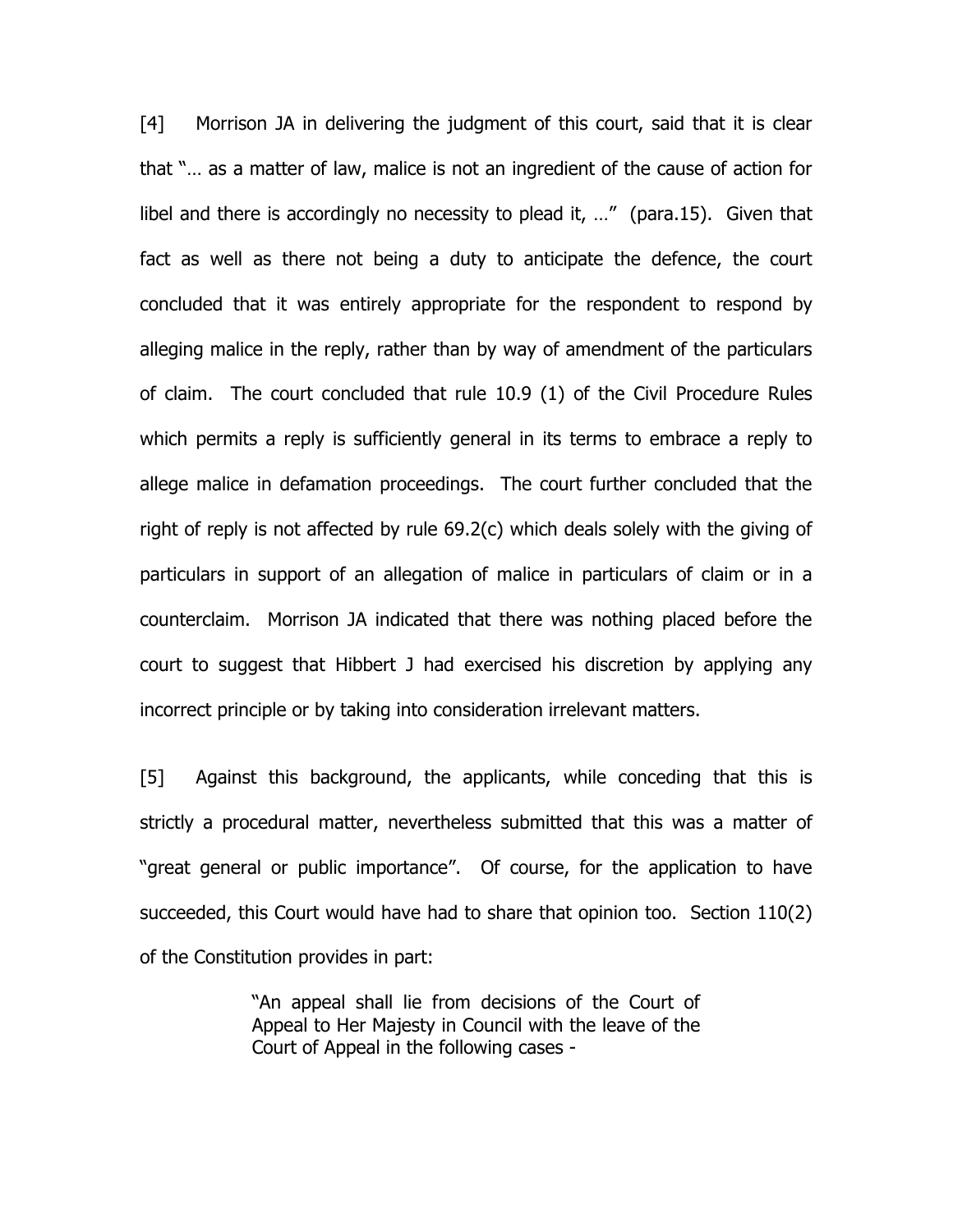(a) where in the opinion of the Court of Appeal the question involved in the appeal is one that, by reason of its great general or public importance or otherwise, ought to be submitted to Her Majesty in Council, decisions in any civil proceedings;"

[6] In the relisted notice of motion, which was amended when the matter came on for hearing before us, the applicants posed the following questions as being of such great general or public importance, that they ought to be submitted to Her Majesty in Council:

- "(i) whether by restoring the order of the Court below permitting the filing of a Reply in purported compliance with the provisions of Part 69.2 of the Civil Procedure Rules, this Honourable Court has erred in law having regard to the clear and unambiguous provisions of Part 69.2 of the said Rules requiring that particulars of malice be included in the Particulars of Claim.
- (ii) Whether the decision is acceptable in the administration of justice by authorizing a litigant to file a Reply containing Particulars which the Rules specifically provide must be set out in the Particulars of Claim; which departure has the effect of depriving a party or parties in civil proceedings of a right and duty to respond by pleading to new allegations raised for the first time in a Reply.
- (iii) Whether it is open to this Honourable Court to sanction a departure from the clear provisions of Part 8.9, 8.9A and Part 69.2 of the Civil Procedure Rules without undermining the provisions of the Civil Procedure Rules."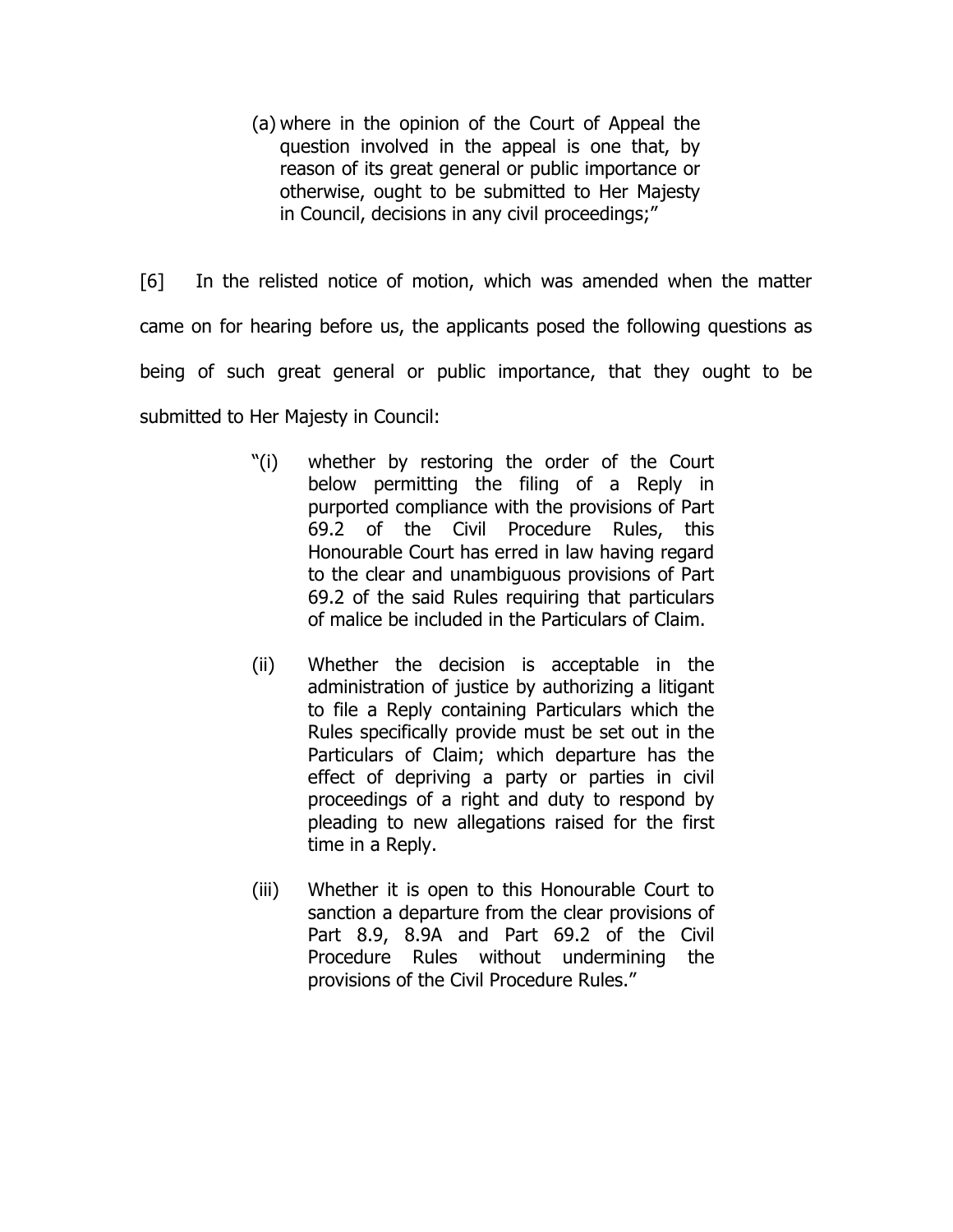[7] In their written submissions, the applicants submitted that although the issue may have its origin in a procedural context, that did not obviate the fact that substantial consequences may flow from the departure from compliance with the Civil Procedure Rules. In oral submissions, Mr Winston Spaulding QC for the applicants, accepted that inordinate delay affects the interests of justice, and that it is important that litigation should be conducted as far as possible with dispatch. However, he said, one cannot simply say that the rule is procedural. There are cases, he said, with substantial procedural issues that have been referred to the Privy Council for determination. He counted among these  $Dr$ **Stokes and Gleaner Company v Abrahams** (1992) 29 J.L.R. 79 and Texan Management Limited and Others v Pacific Electric Wire and Cable **Company Limited**  $[2009]$  UKPC Case Ref 46 – PCA 18 of 2009.

[8] In Dr Stokes and Gleaner Company  $v$  Abrahams, the Court of Appeal had set aside a default judgment and allowed the appellants (Dr Stokes and the Gleaner Company) time to file a defence to the respondent Abrahams' action for libel published in the Gleaner Company's newspaper. In seeking leave to appeal to Her Majesty in Council, eight questions which were said to involve questions of great general importance were filed. Five of these questions were in respect of the form and contents of the affidavit of merit filed by Dr Stokes and the Gleaner Company in their effort to have the default judgment set aside. It was contended on behalf of the respondent Abrahams that the Judicature (Civil Procedure Code) Act which governed the affidavit of merit had not been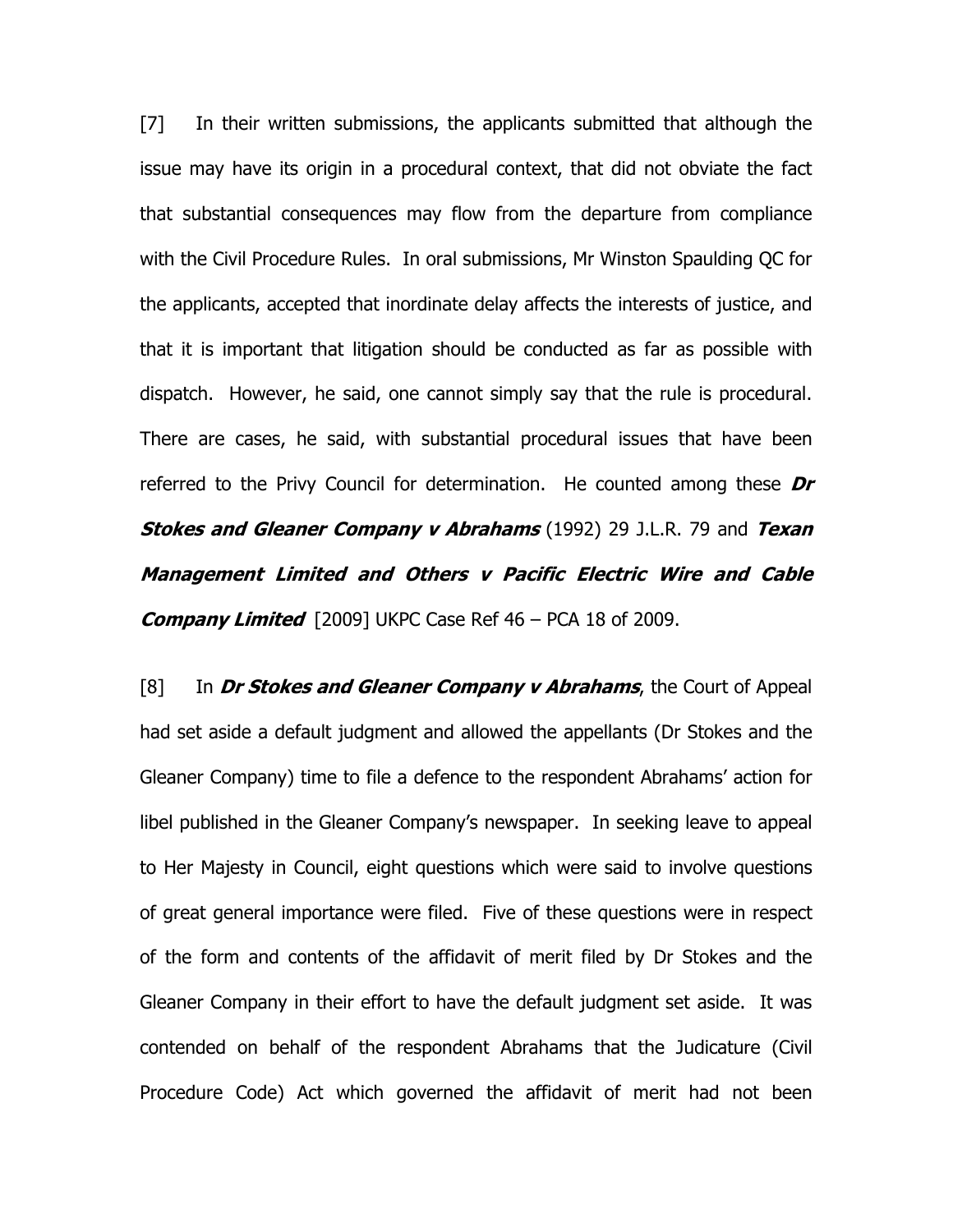complied with. Question no. 3 is typical of the questions posed in this regard. It reads thus:

> "Whether the Affidavit of Merit complies with provisions of Section 408 of the Judicature Civil Procedure Code. And whether the Affidavit of Merit which does not comply with the provisions of the said Section 408 can constitute a proper basis for an Affidavit of Merit in an application to set aside a regularly obtained default Judgment."

The remaining three questions related to whether a plea of justification or qualified privilege in a libel action ought to contain particulars of same. Questions 4 and 5 were as follows:

- "(4) Whether or not the requirement that a plea of [justification] in a libel action must contain particulars which support the alleged plea is a matter of mere procedure or a substantive right in a Plaintiff to know precisely the case that he has to meet at a trial.
- (5) Whether or not the same is true in the case of a Defence of Qualified Privilege in respect of precise facts in the impugned words, or article or other document."

[9] Rowe, P. in delivering the judgment of the court, said "… absolutely no issue of general or public importance is raised in the  $4<sup>th</sup>$  and  $5<sup>th</sup>$  questions in this application." In respect of the overall application, the court held as follows:

> "(i) the principle which guides the Court in deciding whether to grant leave is that it is not enough that a difficult question of law arose, it must be an important question of law; further the question must be one not merely affecting the rights of the particular litigants, but a decision which would guide and bind others in their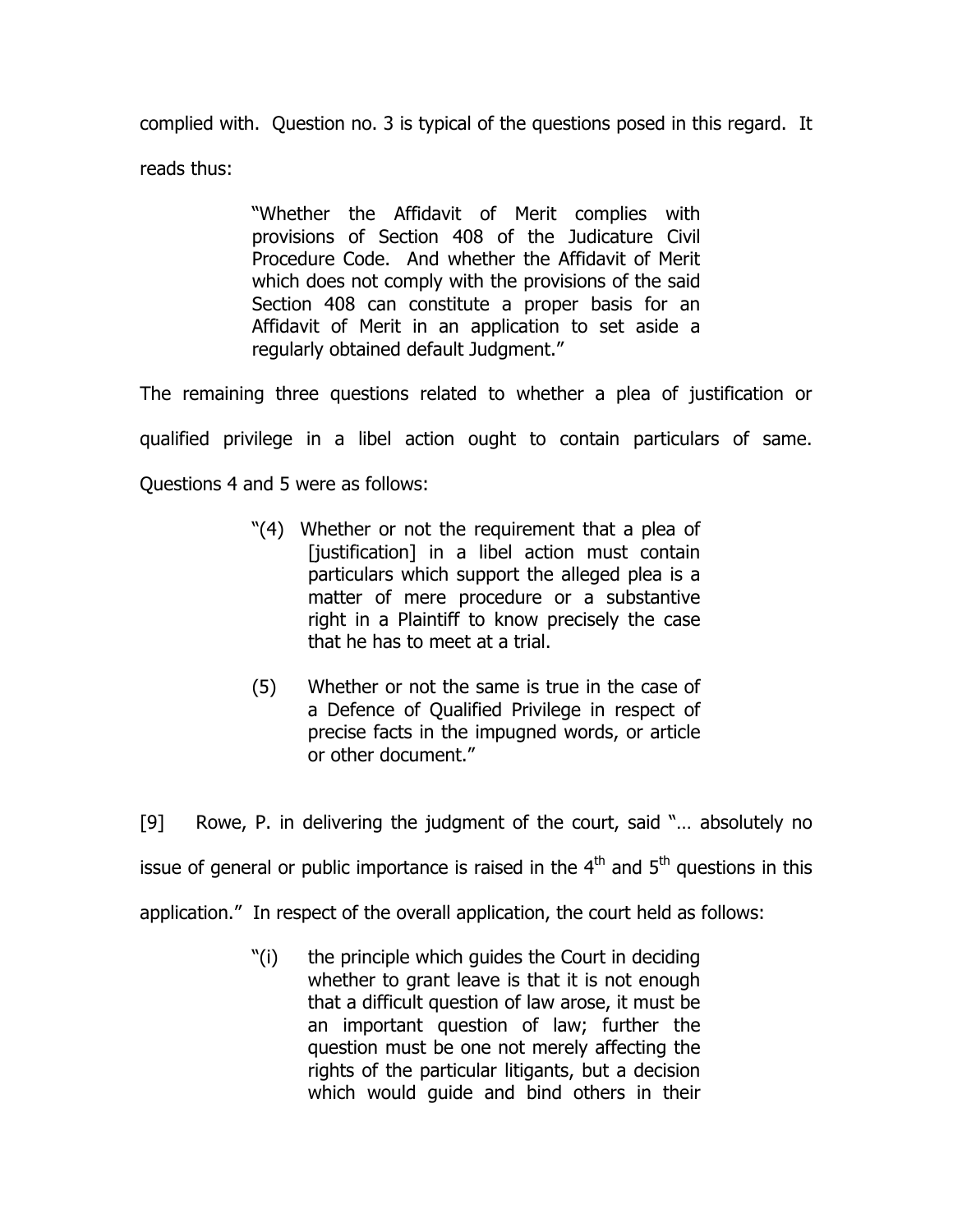commercial and domestic relations. In the instant case the respondent had failed to show that a decision on any questions raised in the application would be a guide to anyone in the future and the issues raised were procedural and not part of the substantive law;

(ii) …"

 $[10]$  In Texan Management Limited and Others v Pacific Electric Wire and Cable Company Limited the respondent (PEWC) commenced proceedings in Hong Kong, Singapore, Beijing, the United States of America and the British Virgin Islands to recover or preserve assets which it claimed were purchased by three of its directors from its funds. These directors, it claimed, were guilty of breach of fiduciary duty by using its funds to acquire investments for themselves. In the British Virgin Islands proceedings, several declarations and orders were sought. For present purposes, these need not be itemized. It is sufficient to say that on 12 July 2005, the appellants filed a notice of application, seeking a declaration that the court should not exercise its jurisdiction to try the claim, and a stay on the ground of forum non conveniens. PEWC took procedural points but Hariprashad-Charles J dismissed the procedural objections and granted a stay on forum non conveniens grounds. The learned judge concluded that "… the case had strong connections with Hong Kong. Quite apart from the question of the governing law, the dispute concerned actions carried out in Hong Kong by Hong Kong or Taiwanese individuals. Many witnesses were likely to be required. They were all resident in Hong Kong or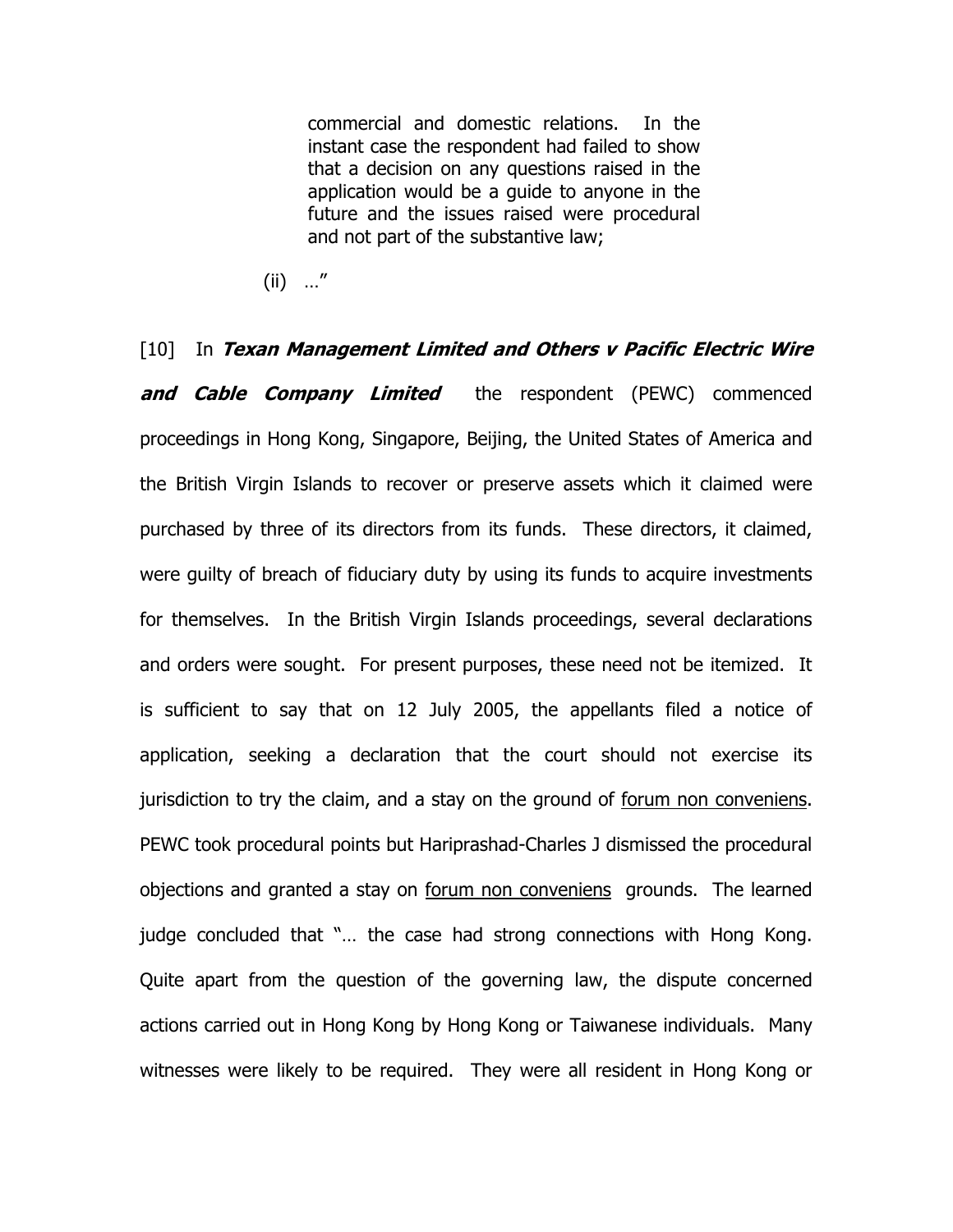Taiwan, and none was resident in the BVI. The essence of the disputes had already been the subject of two sets of proceedings in Hong Kong. The claim did not have any real connection with the BVI except that the defendants were domiciled there. But there were several strong connections with the chosen jurisdiction, Hong Kong". (para. 38).

[11] The Eastern Caribbean Court of Appeal allowed PEWC's appeal by holding that the court below did not have a discretion to dismiss the procedural challenge, but the Court of Appeal did not address the forum non conveniens issues. On 6 October 2008, the Court of Appeal granted leave to appeal "… because it required the guidance of Her Majesty in Council on the procedural issues." (para. 24). According to Lord Collins, if the Court of Appeal was right this was a case "… where the law of procedure prevents the appellants from invoking a power which is designed to ensure that the litigation is centred in the court 'in which the case may be tried more suitably … for the ends of justice'," (para. 1).

[12] The issues which arose on the appeal to Her Majesty in Council included the following:

- (1) whether the BVI court has an inherent jurisdiction to grant a stay on forum non conveniens grounds, independent of the provisions of the Eastern Caribbean Supreme Court Civil Procedure Rules 2000;
- (2) whether the Rules require that evidence in support of the application filed by the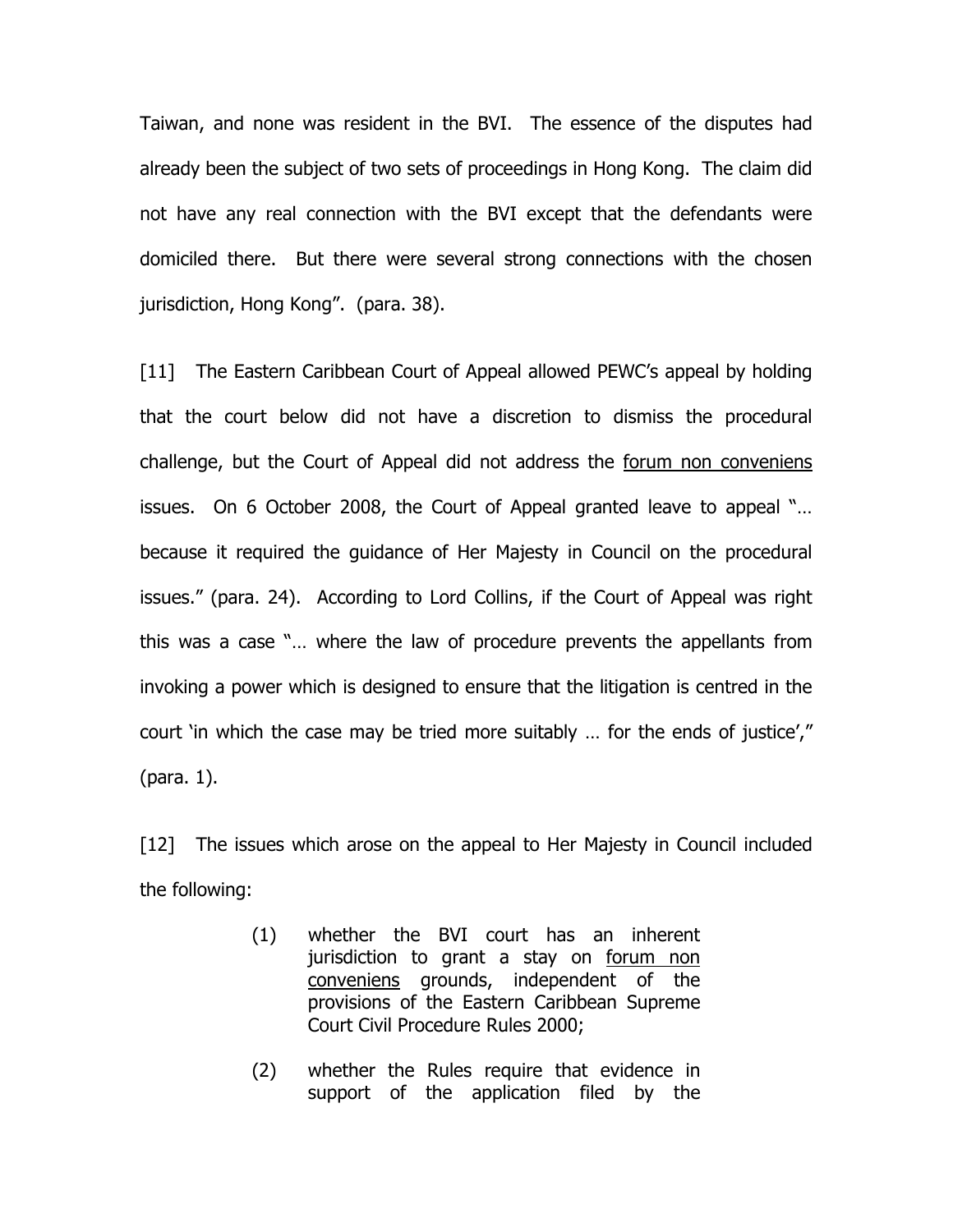appellants must be filed at the same time as the notice of application; and

(3) whether the failure to file such evidence results in the application being a nullity, or whether the court has the power to excuse or cure noncompliance.

[13] The Privy Council held that there is no doubt that there is an inherent jurisdiction to stay proceedings. The authorities, it said, strongly suggest that the inherent jurisdiction to stay proceedings is such a fundamental one that it will not normally be displaced by express powers to grant a stay. The Privy Council pointed out that this position had been held by the BVI Court of Appeal itself in **Addari v Addari** (2005). However, the modern tendency, the Board said, is to treat the inherent jurisdiction as inapplicable where it is inconsistent with the Civil Procedure Rules, on the basis that "… it would be wrong to exercise the inherent jurisdiction to adopt a different approach and arrive at a different outcome from that which would result from an application of the rules:" (para. 57). The Privy Council held further that:

- (1) a defendant served within the jurisdiction who has reasons for applying for a stay on forum non conveniens grounds at that time should normally make the application under the Civil Procedure Rules;
- (2) except where the consequence of failure to comply with a rule has been specified, where there has been an error of procedure or failure to comply with a rule, the failure does not invalidate any step in the proceedings, and the court may make an order to put matters right;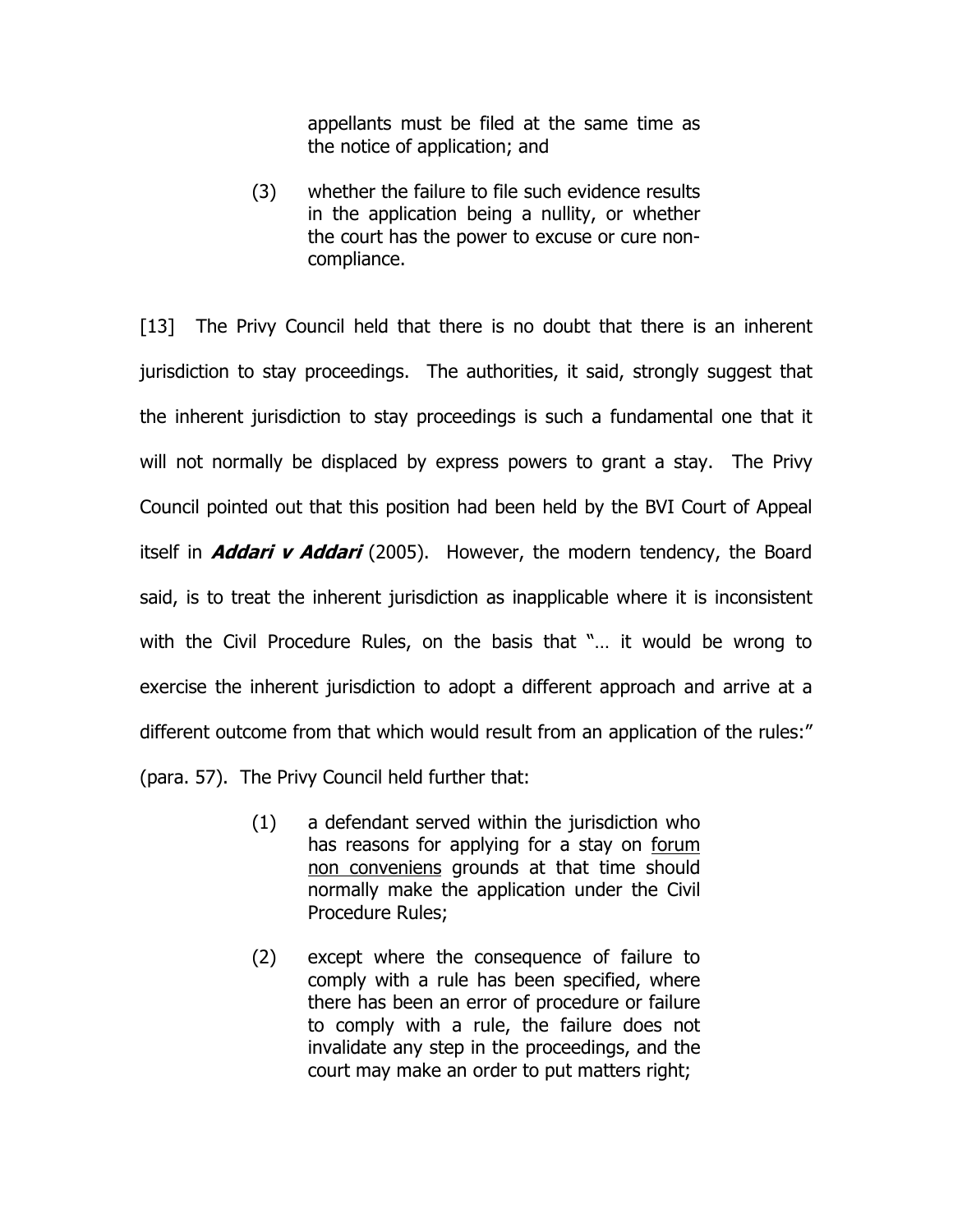- (3) together these powers are sufficient to give effect to the overriding purpose of the jurisdiction to stay proceedings on forum non conveniens grounds, to ensure that the claim is tried in the forum which is more suitable for the interests of the parties and the end of justice; and
- (4) where the circumstances which give rise to an application for a stay arise after the service of proceedings and outside the time limits in the Civil Procedure Rules, then the application may be made either under the inherent jurisdiction or under the court's powers of management in the Civil Procedure Rules.

[14] The appeal was allowed and the order of Hariprashad–Charles, J restored. The Privy Council was of the view that the judge had properly exercised her discretion in excusing what it termed a minor procedural defect (para. 87), and that in respect of forum non conveniens, "PEWC has not been able to point to any error of principle, nor to any matter which [she] wrongly took into account, or wrongly failed to take into account, nor has it been able to show that she was plainly wrong". (para. 94).

[15] So far as the case of Dr Stokes and the Gleaner Company  $v$ **Abrahams** is concerned, it seems that learned Queen's Counsel, Mr Spaulding, has given it an elevation that it does not deserve in respect of the issue at hand. It will be recalled that the application for leave to appeal to Her Majesty in Council was refused. That which eventually reached the Privy Council was an appeal against the quantum of damages. As regards the Texan Management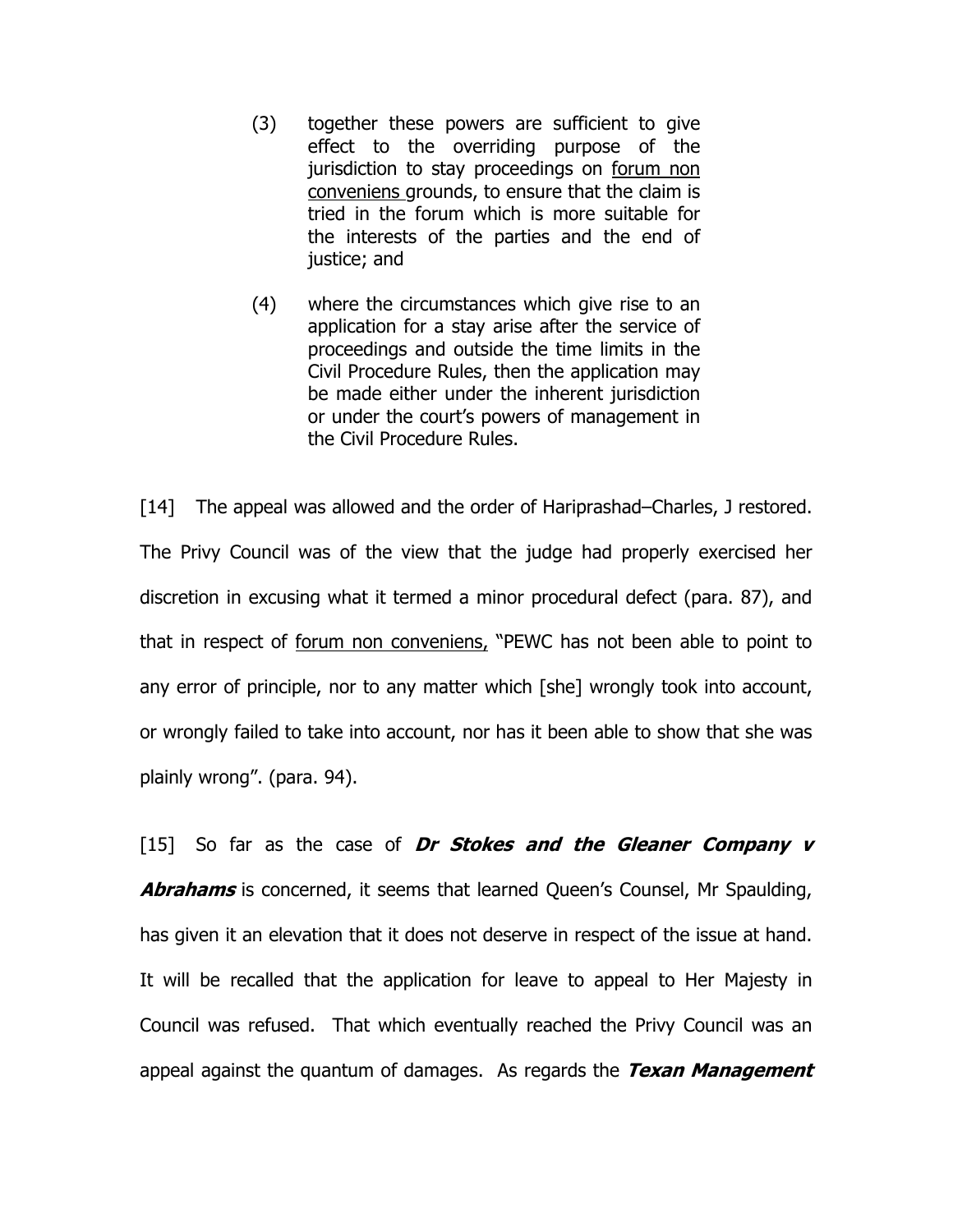**Limited** case, the Eastern Caribbean Court of Appeal was clearly of the opinion that a serious conflict existed between the inherent jurisdiction and the Civil Procedure Rules, and wished guidance as to the resolution of the conflict. The fact that suits were filed elsewhere was no doubt a factor in the court's thinking.

[16] We view the situation before us as intrinsically procedural. The claim as framed is not based on malice. The applicants in their defence have been the first to raise malice by saying that what they did was not affected by malice. In the reply, as stated earlier, the respondent has joined issue with the applicants and has asserted that the words and cartoon complained of were published maliciously. As Mr Canute Brown, for the respondent, has pointed out, the reply has simply referred to articles that were published by the applicants, and which were included in the list of documents filed upon disclosure. Mr Brown submitted that there is nothing new in the articles, so the fact that the pleadings have now closed is of no moment as there is nothing that the applicants need to address by way of pleading. We agree with Mr Brown.

[17] The fact that we view the matter as procedural was not the only reason for our refusal of the application. We are clear in our view that the questions posed did not qualify for submission for the consideration of Her Majesty in Council as there was absolutely nothing of great general or public importance in any of them. The matters are really peculiar to the parties involved in the